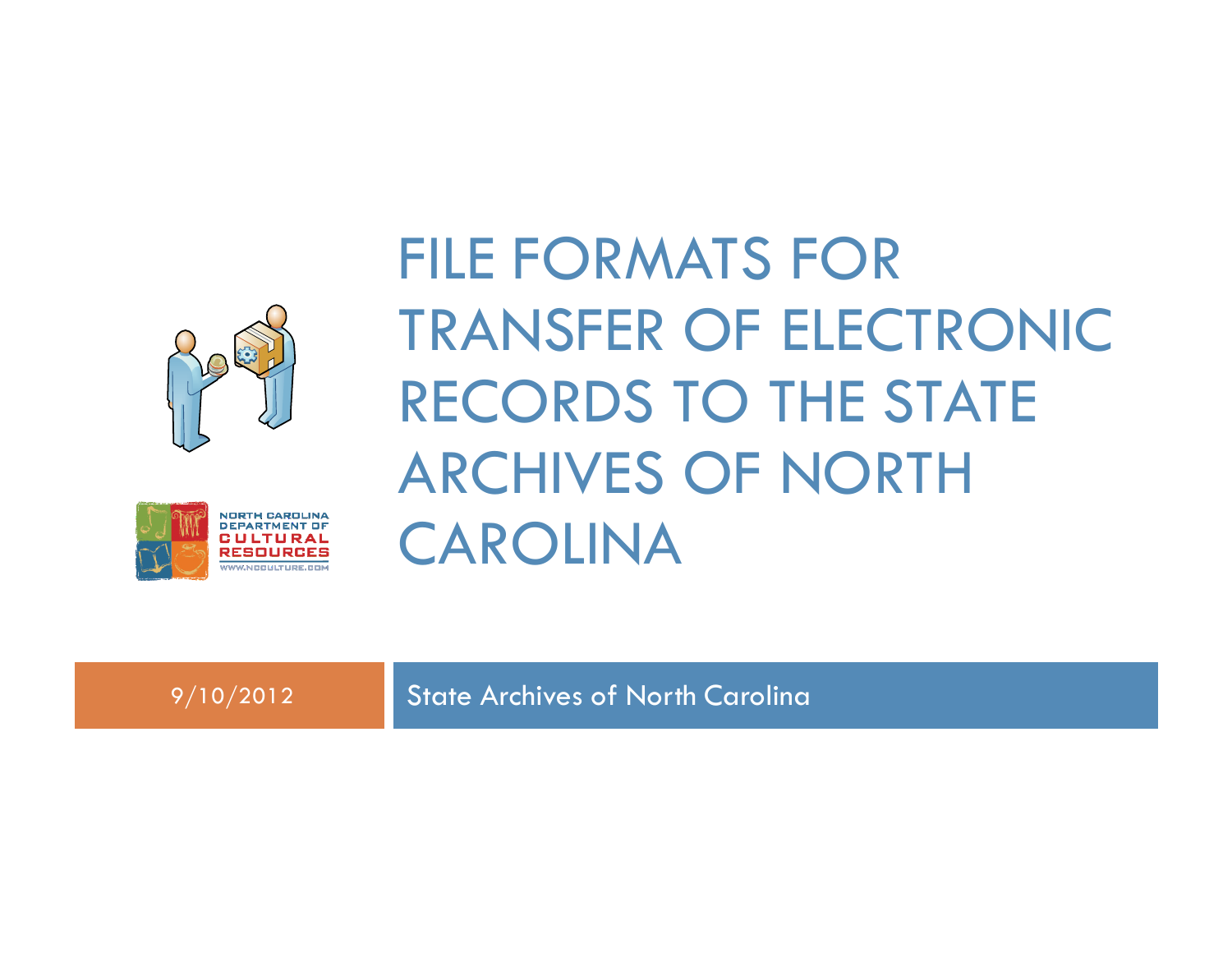## File Formats for Transfer of Electronic Records to the State Archives of North Carolina

## STATE ARCHIVES OF NORTH CAROLINA

This is the companion document to *File Formats Guidelines for In-House Preservation and Long-Term Retention*. The current document lists the file formats appropriate for transfer of digital public records to the State Archives of North Carolina (State Archives) for permanent retention. *File Formats Guidelines for In-House Preservation and Long-Term Retention* contains descriptions of all formats classified as "recommended for transfer." Please refer to that document for more information about the formats listed below. To determine which records should be transferred, please consult your records retention and disposition schedules and contact your records analyst for more information about what records may be tran sferred to the State Archives for permanent retention.

The following table represents the digital formats that the State Archives of North Carolina accepts for transfer of digital public records. These guidelines organize formats into three categories:

**Recommended for transfer:** You may transfer records in these formats to the State Archives. File formats that meet the minimum requirements for transfer and long-term retention. In most cases, these are the formats in which the State Archives will maintain files.

**Acceptable for transfer under certain circumstances**: You need to request permission to transfer records to the State Archives in these formats. These file formats that do not meet the minimum requirements for transfer and long-term retention.

**Not recommended for long-term retention**: File formats that are not appropriate for long-term retention. Files saved in these formats should not be relied on to last more than five years. Electronic records whose retention periods are over five years should not be stored in these formats.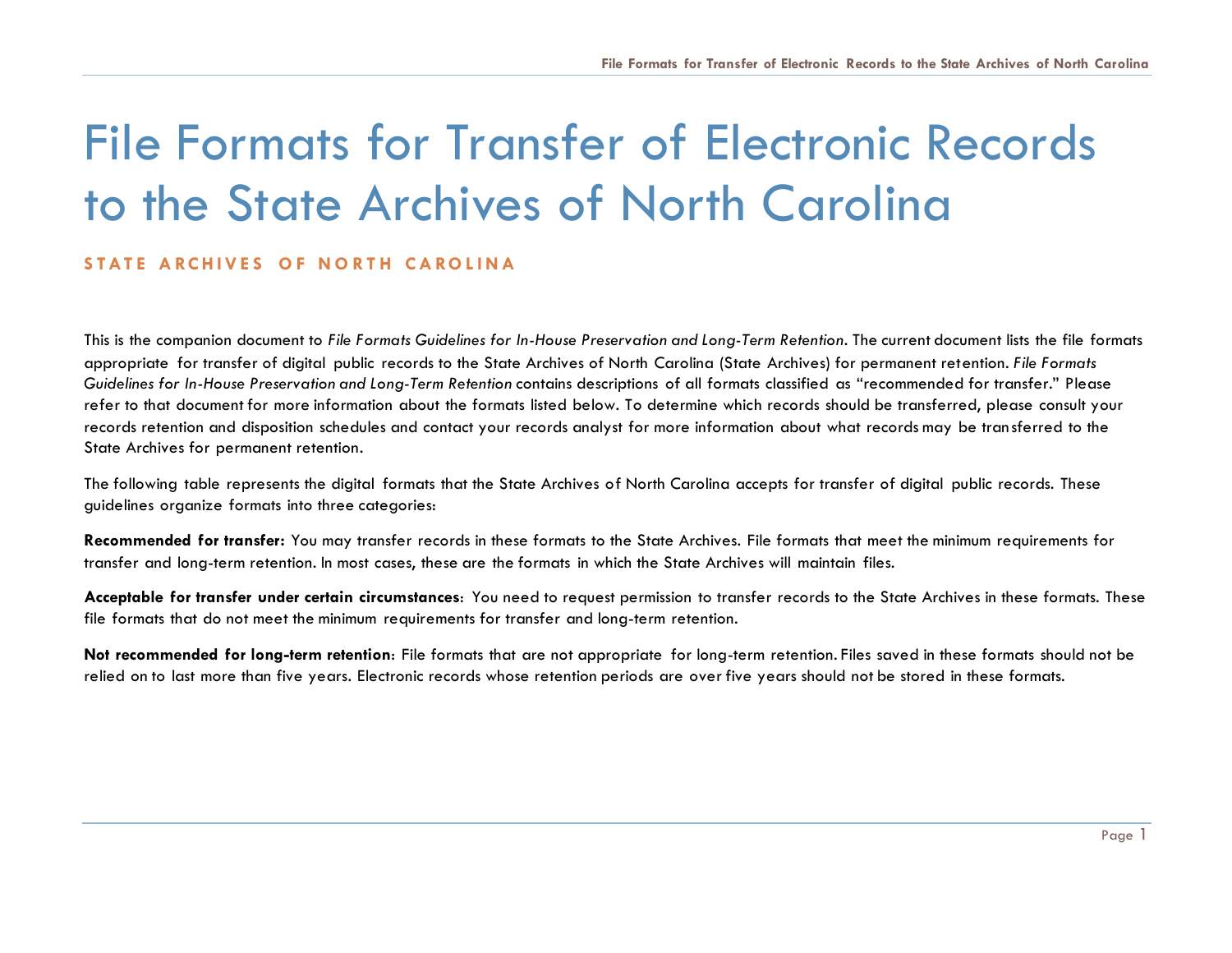| Type of record                      | Recommended for transfer                                                                                                                                          | Acceptable for transfer under certain<br><b>circumstances</b>                                                                                                                                                                                          | Not acceptable for transfer                                                                                                                                                                                                                                                                                                                                                  |
|-------------------------------------|-------------------------------------------------------------------------------------------------------------------------------------------------------------------|--------------------------------------------------------------------------------------------------------------------------------------------------------------------------------------------------------------------------------------------------------|------------------------------------------------------------------------------------------------------------------------------------------------------------------------------------------------------------------------------------------------------------------------------------------------------------------------------------------------------------------------------|
| <b>Word Processing</b><br>documents | PDF/A-1a (.pdf) (ISO 19005-1 compliant PDF/A)<br>OpenDocument Text (.odt)                                                                                         | PDF/A-1b (.pdf) (ISO 19005-1 minimally compliant<br>PDF/A)<br>Microsoft <sup>®</sup> Word Document (.doc)<br>Microsoft® Open XML Document (.docx)<br>Rich Text Format (.rtf)                                                                           | Corel <sup>®</sup> WordPerfect <sup>®</sup> (.wpd)<br>Lotus <sup>®</sup> WordPro (.lwp)<br>PDF (.pdf)                                                                                                                                                                                                                                                                        |
| Plain text<br>documents             | Plain Text (.txt) US-ASCII or UTF-8 encoding<br>Comma-separated file (.csv) US-ASCII or UTF-8<br>encoding<br>Tab-delimited file (.txt) US-ASCII or UTF-8 encoding | Other delimited text files (space-delimited, colon-<br>delimited, etc.) where the delimiting character is not<br>present in the data                                                                                                                   |                                                                                                                                                                                                                                                                                                                                                                              |
| Structural markup<br>text documents | XML (.xml) with DTD/Schema<br>SGML with DTD/Schema                                                                                                                |                                                                                                                                                                                                                                                        | XML without DTD/Schema<br>SGML without DTD/Schema                                                                                                                                                                                                                                                                                                                            |
| <b>Spreadsheets</b>                 | OpenDocument Spreadsheet (.ods)<br>Comma-separated file (.csv)<br>Tab-delimited file (.txt)<br>PDF/A-1a (.pdf) (ISO 19005-1 compliant PDF/A)                      | Microsoft <sup>®</sup> Excel <sup>®</sup> Spreadsheet (.xls)<br>Microsoft® Excel® Open XML Spreadsheet (.xlsx)<br>Other delimited text files (space-delimited, colon-<br>delimited, etc.) where the delimiting character is not<br>present in the data |                                                                                                                                                                                                                                                                                                                                                                              |
| Audio                               | Broadcast WAVE Format LPCM (.wav)<br>WAVE Format LPCM (.wav)                                                                                                      | AIFF (uncompressed) (.aif, .aiff)<br>Standard MIDI (.mid, .midi)<br>Windows® Media Audio WMA (. wma)<br>$MPEG3$ (.mp3)<br>$MP4$ AAC (.m4a)                                                                                                             | Audio CD (Compact Disc Digital Audio system,<br>CDDA, CD-DA)<br>DVD-Audio<br>QuickTime® MP4 AAC Protected (.m4p, .m4b)<br>QuickTime <sup>®</sup> MP3, iTunes (.mp3)<br>RealAudio <sup>®</sup> (.rm, .ra)<br>Shorten <sup>®</sup> (.shn)<br>RIFF-RMID (.rmi)<br>Extended MIDI (.xmi)<br>Module Music Formats, Mods (.mod)<br>SUN Audio, uncompressed (.au)<br>Ogg FLAC (.ogg) |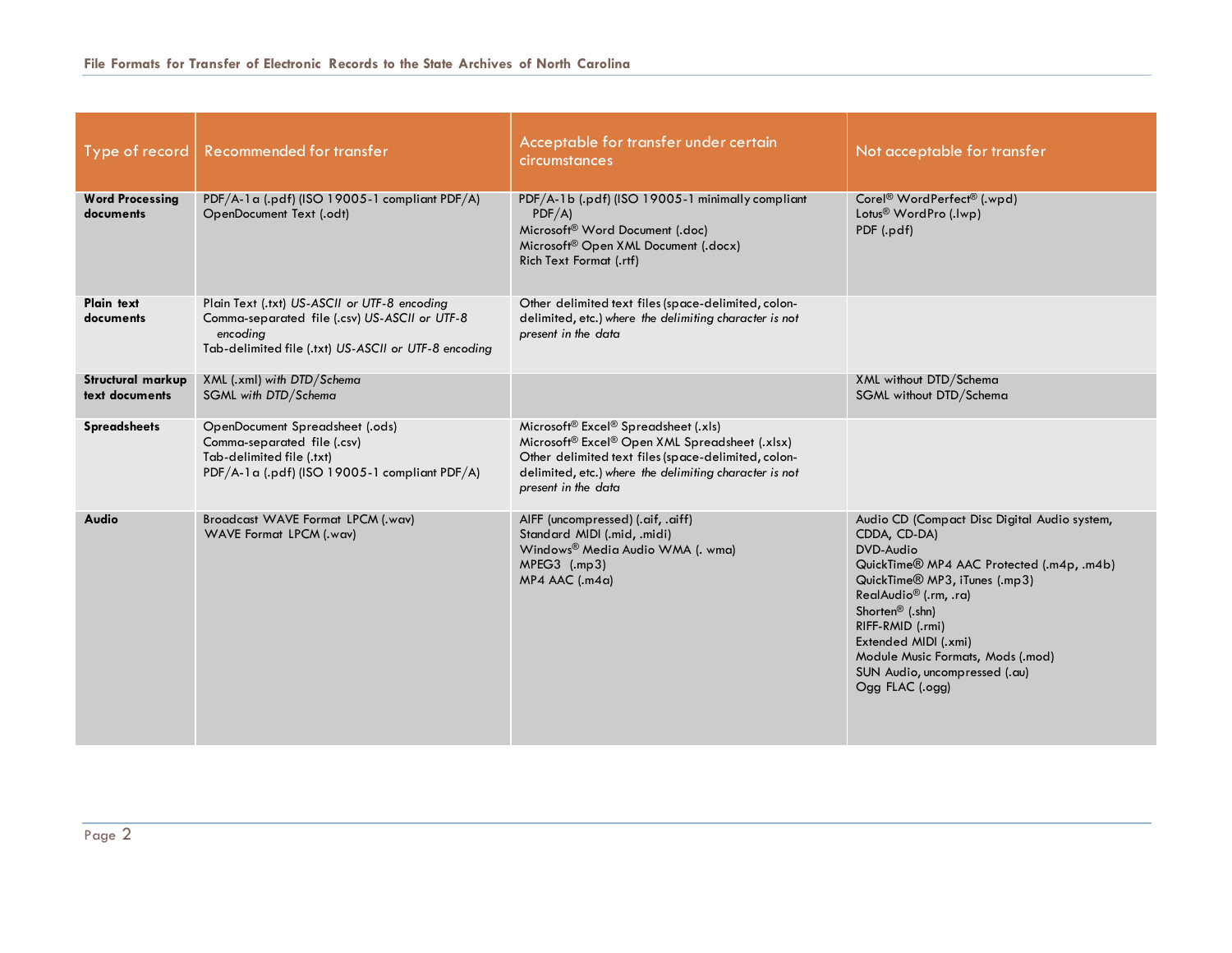| Type of record                                                         | Recommended for long-term retention                                                                                               | Acceptable for long-term retention                                                                                                                                                                                                                                                                                                                                       | Not recommended for long-term retention                                                                                                                                                                                                                                      |
|------------------------------------------------------------------------|-----------------------------------------------------------------------------------------------------------------------------------|--------------------------------------------------------------------------------------------------------------------------------------------------------------------------------------------------------------------------------------------------------------------------------------------------------------------------------------------------------------------------|------------------------------------------------------------------------------------------------------------------------------------------------------------------------------------------------------------------------------------------------------------------------------|
| <b>Digital Video</b>                                                   | AVI, full frame (uncompressed), WAVE PCM audio<br>$(.$ avi $)$                                                                    | AVI, containing H.264/MPEG-4 AVC (lossy) <sup>1</sup> (.avi)<br>MPEG-4, containing H.264/MPEG-4 AVC (lossy) (.mp4)<br>MPEG-2, containing H.262/MPEG-2 (lossy) (.mp2)<br>MOV, containing H.264/MPEG-4 AVC (lossy) (.mov)<br>ASF, containing WMV (lossy) (.wmv)<br>MXF, containing Motion JPG 2000 <sup>2</sup> (lossless) (.mxf)<br>Ogg, containing Theora (lossy) (.ogg) | DVD-Video<br>VOB (VIDEO_TS, AUDIO_TS)<br>Blu-ray Disc™<br><b>HCAM®</b><br>Digital VHS (D-VHS)<br>$DVCcm^{\circledR}$                                                                                                                                                         |
| <b>Raster Images</b>                                                   | TIFF (.tif, .tiff) uncompressed<br>JPG 2000 (.jp2)                                                                                | JPEG (.jpg, .jpeg)<br>PNG (.png)<br>PDF/A-1a (.pdf) (ISO 19005-1 compliant PDF/A)<br>GIF (.qif)                                                                                                                                                                                                                                                                          | RAW (.raw, various)<br>Adobe <sup>®</sup> Photoshop <sup>®</sup> (.psd)<br>Kodak PhotoCD<br><b>Encapsulated PostScript (.eps)</b><br>$FlashFix^{TM}$ (.fpx)<br>PDF (.pdf)                                                                                                    |
| <b>Vector Images</b><br>(*See below for<br>geospatial vector<br>sets.) | Scalable Vector Graphics 1.1 (.svg)<br>AutoCad Drawing Interchange Format (.dxf)<br>PDF/A-1a (.pdf) (ISO 19005-1 compliant PDF/A) |                                                                                                                                                                                                                                                                                                                                                                          | Adobe Illustrator (.ai)<br>Corel <sup>®</sup> Draw CDR (.cdr)<br>Micrografx Draw DRW (.dwr)<br>Windows Metafile WMF (.wmf, .emf)<br>Standard for the Exchange of Product Model Data<br>STEP (.stp)<br>Computer Graphics Metafile DXF (.dxf)<br>AutoCAD Drawing Format (.dwg) |
| <b>Databases</b>                                                       | Software Independent Archiving of Relational<br>Databases (SIARD)<br>Delimited Flat File (Plain Text) with DDL                    | Microsoft <sup>®</sup> Access <sup>®</sup> (.accdb)<br>Microsoft <sup>®</sup> Access <sup>®</sup> (.mdb)<br>dBase Format (.dbf)                                                                                                                                                                                                                                          |                                                                                                                                                                                                                                                                              |
| <b>Presentations</b>                                                   | OpenDocument Presentation (.odp)<br>PDF/A-1a (.pdf) (ISO 19005-1 compliant PDF/A) for<br>presentations without animation          |                                                                                                                                                                                                                                                                                                                                                                          | Microsoft <sup>®</sup> PowerPoint <sup>®</sup> Presentation (.ppt)<br>Microsoft® Open XML PowerPoint Presentation<br>(pptx)                                                                                                                                                  |

 $\overline{a}$ 

 $^1$  One of the H.264/MPEG-4 AVC profiles is sometimes described as lossless: MPEG-4 AVC High 4:4:4 Profile. For more information, see the Notes section of "MPEG-4, Advanced Video Coding, High 4:4:4 Profile," *Sustainability of Digital Formats: Planning for Library of Congress Collections*, **<http://digitalpreservation.gov/formats/fdd/fdd000218.shtml>** (accessed 5/16/2012).

<sup>2</sup> See "MXF File, OP1a, Lossless JPEG 2000 in Generic Container," *Sustainability of Digital Formats: Planning for Library of Congress Collections*,

**<http://digitalpreservation.gov/formats/fdd/fdd000206.shtml>** (accessed 5/16/2012) and "Motion JPEG 2000 jp2 File Format," *Sustainability of Digital Formats: Planning for Library of Congress Collections*, **<http://digitalpreservation.gov/formats/fdd/fdd000127.shtml>** (accessed 5/16/2012).